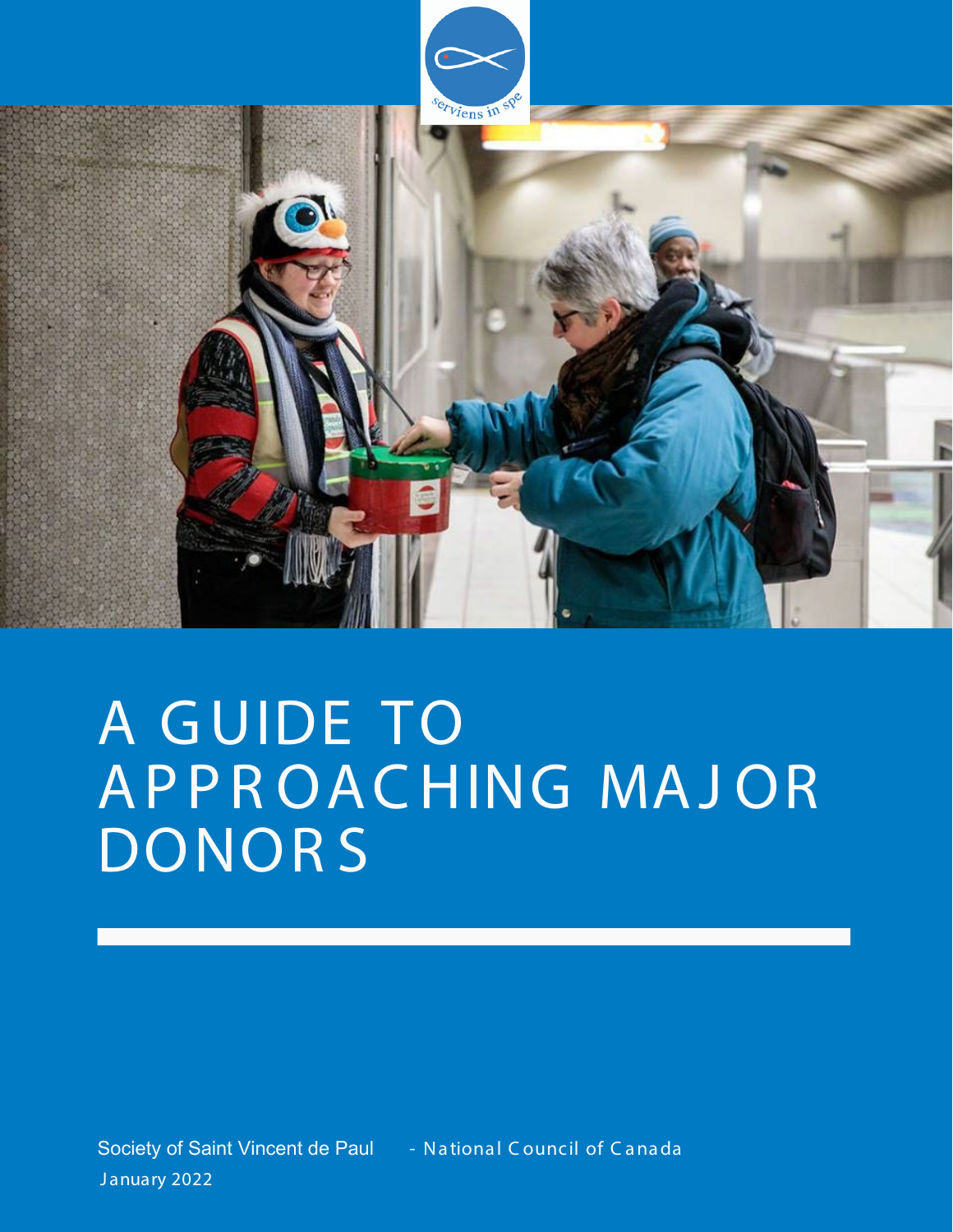# Major Gift Fundraising

- Major gifts DO NOT have to be over six figures to be considered major, and they are not only for capital campaigns.
- There's no better way to augment your annual giving program than to infuse it with some major gift power plus it's a signal from the donor that their commitment to the organization is solid.
- A Major Gift program is the logical sequence that follows as a result of thoughtful and strategic relationship - building with the donor from the moment they make their first gift.

# What is a Major Gift Anyway

- The first decision to make is to determine what a Major Gift means to you and this thought process is usually enabled by available donor data.
- It is important to note that the term 'major gift' means something different for every organization.

# How to Determine What a Major Gift is

- How many donors do you have within various ranges of giving?
- Don't forget that a healthy dose of forward-thinking optimism should be included in this analysis as well.
- This data analysis excludes government and foundation/corporate grants.

Here's a couple of examples of how you can determine the value of a Major Gift:

### Option #1:

- Check your database to identify your top five individual donors. If you have donors who give from their family foundations, but you don't need to submit grant applications, it's fine to include them on this list (they are really individuals who are giving through a foundation).
- What is the range of your top five donors' gifts? Is one of the gifts significantly more than the other four?
- If you ran a list of 25 donors, would they all be at a similar top level? Or, do the top few gifts really stand out (is there a significant difference between the top givers and the rest of your donors)?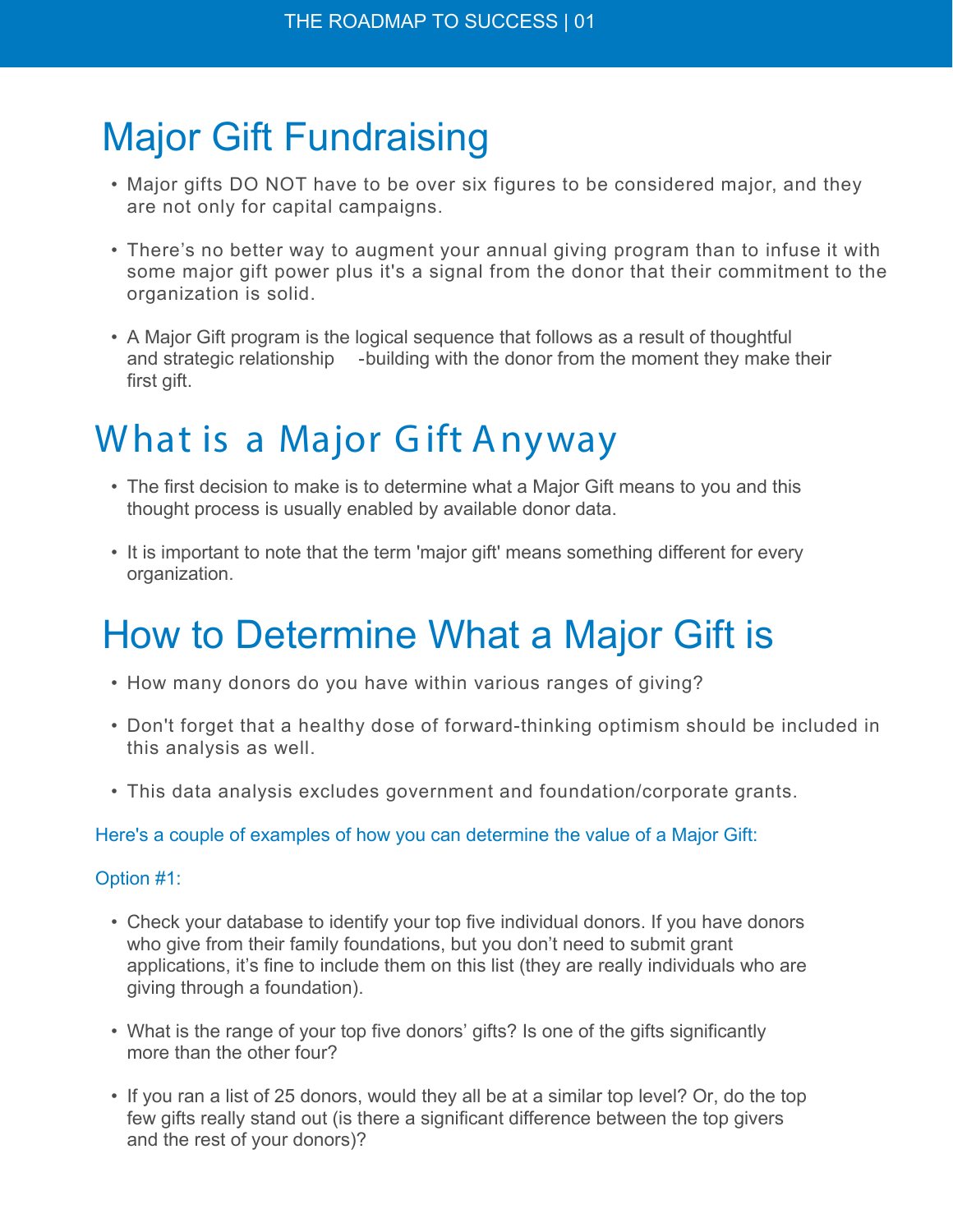# C ont'd:

### Option #2:

- Pick an amount that you think would be a good major gift level --let's say \$1,000. Then, run a report to determine how many people have given at that level or above (cumulatively) in the last twelve months.
- Depending on the number of donors you have, if there are a lot of people who have given over that amount, then it's too low. If you don't have any donors at that amount, then it could be too high.
- An appropriate amount for a major gift is one that you have received a few gifts of that size or just above the top level (whether that is \$2,500 or \$10,000).

Now have a team discussion about how the findings feel to you -- are they realistic? Are you being optimistic enough -- meaning, are you including a bit of a stretch goal when you set what a Major Gift means to you?

## The 4 Steps of Major Gift Fundraising

There are four critical steps in the major gift fundraising cycle:

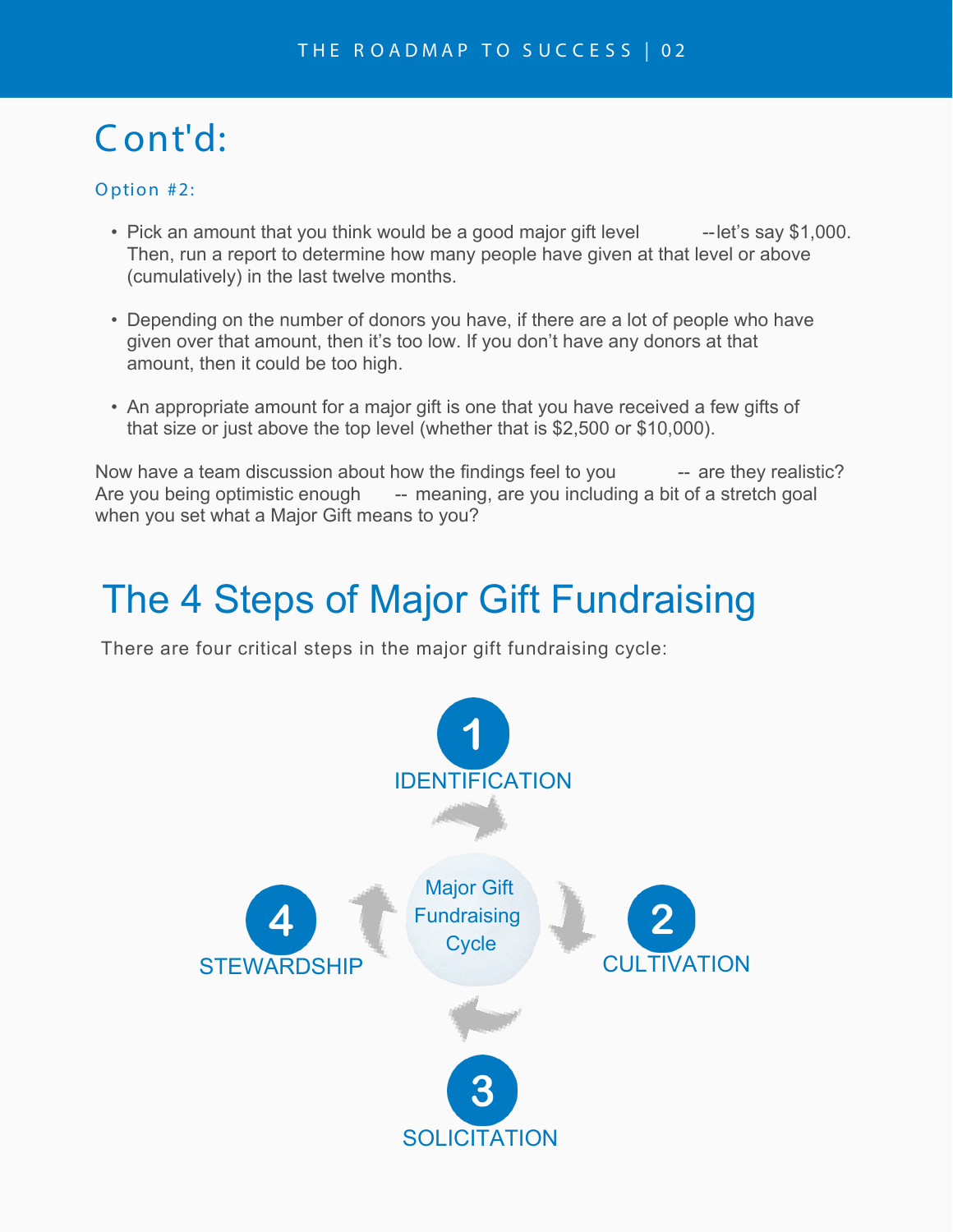### S tep #1: IDE NT IF IC AT ION

If you want to be successful with any fundraising (and particularly major gifts fundraising), one of the first steps is identifying who you will ask. Your goal should be to develop a list of your top 20 prospective donors with whom you will work this year. This number may vary depending on your starting point and the health of your data.

As mentioned earlier, there are a couple of ways to identify prospects (prospective donors) but here's a few other factors to consider in your calculations:

#### #1: Who are your major cumulative donors?

Think about who has given the most, cumulatively, over the last two-three years. It is important to use cumulative giving as criteria, because if you simply look for anyone who has given over \$1,000 (as a one-time gift), you may miss donors who come to every event and donated smaller amounts throughout the year.

#### #2: Who are you Most Loyal Donors?

Start noting anyone who has given at least seven times during the last ten years. This group is significantly different from your largest donors group, because there's no minimum gift amount required to make it onto this list. In other words, this list can include individuals who give \$10 per year, but do so consistently, year-after-year.

The reason your loyal donors are important is that they are your best planned giving prospects. Furthermore, loyalty is uncommon these days in fundraising. It's more important to have a low-level committed donor, than one who gives once and never gives again.

PRO TIP: These donors (those who have given the most and are your most loyal) are going to be your BEST individual giving prospects. They already have an affinity for the Society and are showing it by donating money - they will also be the people with whom you're going to want to foster strong and sustaining relationships.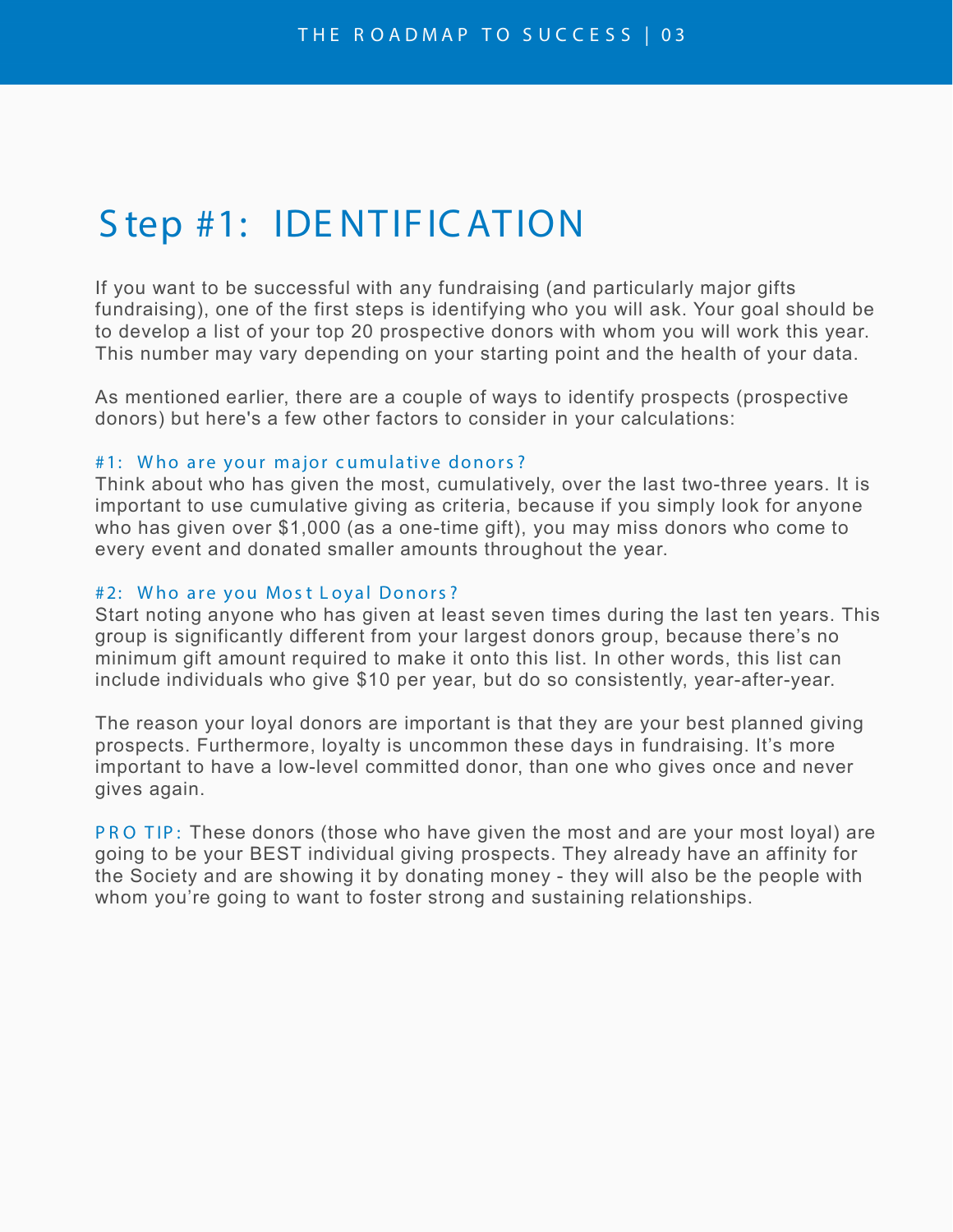### Step #2: CULTIVATION

Fundraising is largely about building relationships and by affirming that "people give to people." Donors want to trust and like the individuals at the organizations they support, and cultivation is how that happens and is an important step before asking for money. After all, you want your relationship with the donor to be so much more than transactional in nature.

It's likely that you already know many of the people on your list — they may be board members or other volunteers. Regardless of whether you know them or not, you need to start thinking strategically about how to inspire them to consider supporting the Society in a bigger way… in a major gift way.

You want to create a plan for each of the individuals on your list. All of the plans can be similar, but you'll need to tweak them depending on your existing relationship with each person and your knowledge of their individual giving interests.

#### 5 Steps to building strong major gifts relationships:

(in any order that makes sense to you and the Society)

#### $#1$ : Have a private face  $-$ to -face meeting:

This is a must. You cannot discuss a major gift in a group setting. This can be done at the beginning of your cultivation or toward the end, but you cannot get around it.

More than one person can go on a face-to-face meeting — usually a board member and the executive director or fund development individual. The meeting can take place at the prospect's home or office and can last anywhere from 15 minutes to an hour.

#### #2: Invite them to see your program in action:

Persuade each of your prospects to take a tour, visit a program, or attend an event. Choose something you think will have the greatest impact on that individual.

#### #3: Engage your prospects to volunteer:

Invite your prospects to volunteer on a committee, in direct service, one-time or ongoing. Volunteering brings people closer to the Society and makes them more inclined to give.

### #4: Provide regular updates:

Updates about your programs and services can be delivered by phone, email, inperson, or a hand written note. Updates should be shared at least twice annually to all prospects on your list.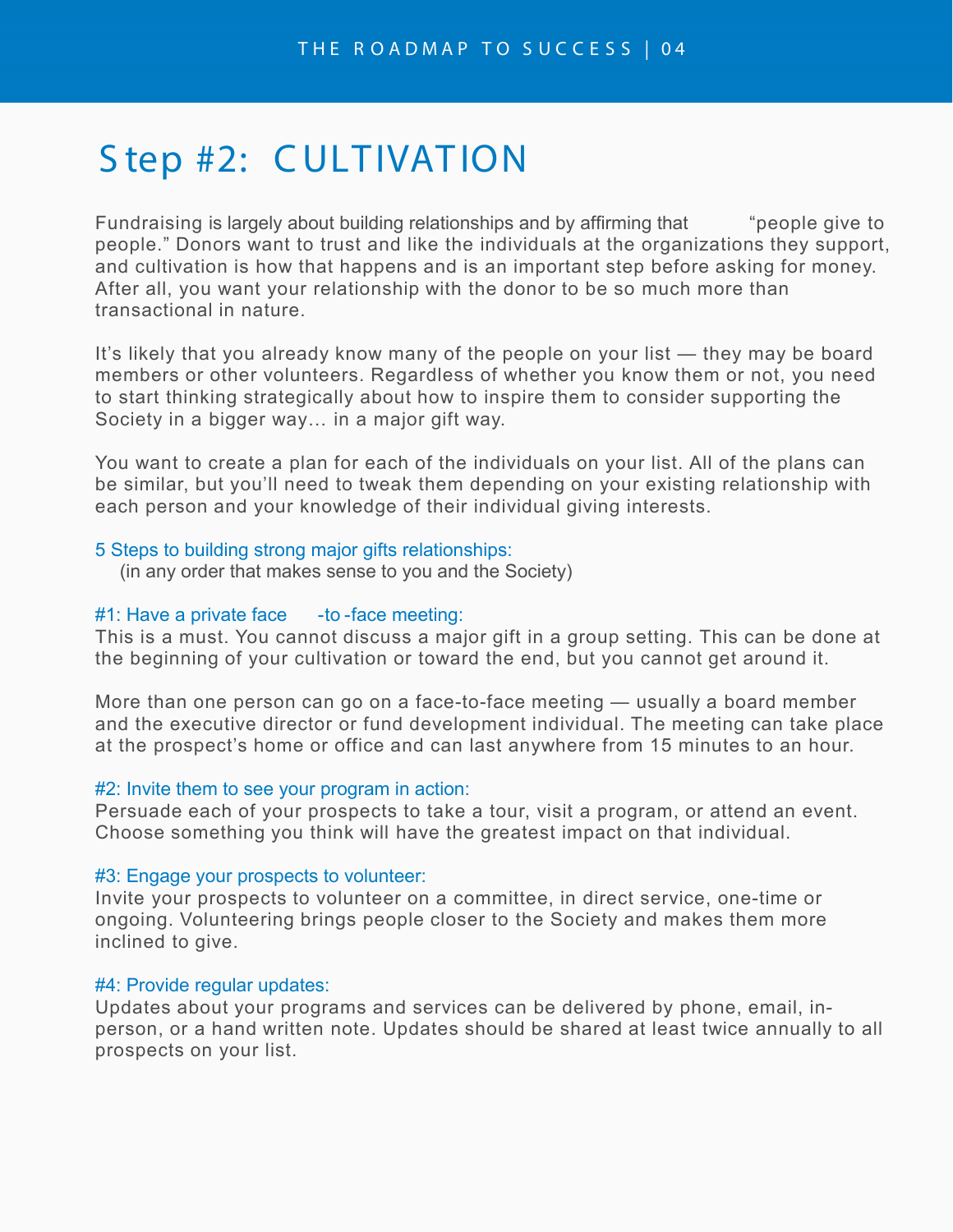### S tep #2: CULTIVATION cont'd

### #5. Get to know your major gifts prospects better.

One goal of cultivation is to get to know your prospects better. To do this, you should ask them a variety of open ended questions, including:

- How did you originally get involved with the Society?
- Why did you decide to start giving? Why do you continue to give?
- Why do you feel our mission is important to support?
- What do you love about our Society? What would you like to see improved?
- If you could fix or improve one thing about our Society, community, or the world, what would it be?

These questions encourage them to think about the Society on a deeper level and consider how they can get involved in making the world a better place.

# S tep #3: SOLICITATION (a.k.a. The Ask)

When you're ready to begin asking your prospects for major gifts, begin with your top three prospective donors. Call them up and schedule "ask meetings" with each of them. After you conduct your meetings, you'll set up meetings with your next three top prospects (and so on).

### S c heduling your " as k meetings "

When you call each prospective donor, explain that you would like to follow-up on your previous discussions, and/or talk specifically about how they might be able to help the Society, a project, initiative, event or program. Out of respect for the prospective donor, it should be no secret why you're coming.

PR O TIP: If they ask you if you're coming to ask them for money, say YES! This is a relationship, and relationships are built on trust and honesty. The donor should not be surprised when you ask them for money and you should feel confident about your role.

Here's an example of what you can say on the phone call, and what to say if they ask you if you are coming to ask for money.

"Yes, I'd like to meet to discuss how you might invest in our Society in a more significant and meaningful way."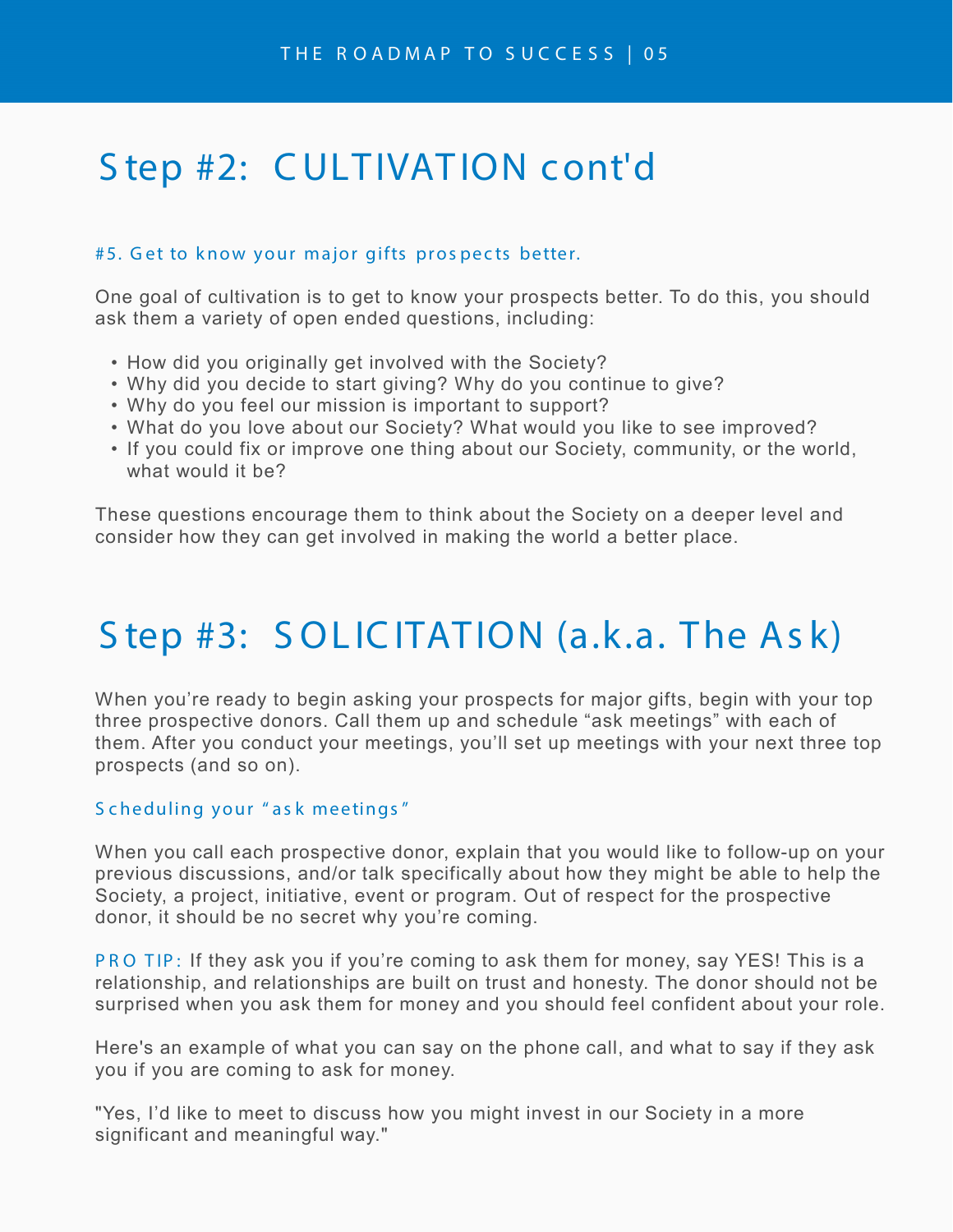### S tep #3: SOLIC ITATION cont'd

Once you have secured a meeting date, time, and place, you are halfway there.

### Who should attend the ask meeting?

It's ideal to go to the ask meeting with two people from the Society. However, it is very important that the prospective donor has already met one of the people who comes to this meeting (preferably more than once).

Remember, this is about relationships, so the person who asks should have the strongest relationship with the prospect.

In the best case scenario, a board member/volunteer will ask. This is called peer-topeer fundraising. That's because the board member or volunteer has no financial stake in the Society, except what they have donated. They have already invested their time and money and are simply asking the donor to do the same.

### Where should the ask meeting take place?

The meeting should be held someplace that is quiet. This is not a good time to have a meeting at a restaurant. Hold the meeting at the donor's home or office, or wherever is most convenient for them.

Some prospects will come to your meeting place. Make sure the meeting is conducted someplace where you can have a quiet, confidential conversation.

### P reparing for your ask meeting

Since major gifts fundraising (i.e. face-to-face fundraising) may be new to you and/or the asker, it is extremely important to prepare, practice, and role play. Do not assume that the asker knows what they are doing.

Make sure you know in advance:

- Who will open the meeting?
- Who will ask?
- Who will close the meeting?

The asker should take some time to practice and do some role playing with a partner.

Lastly, never leave your meeting without a follow-up plan.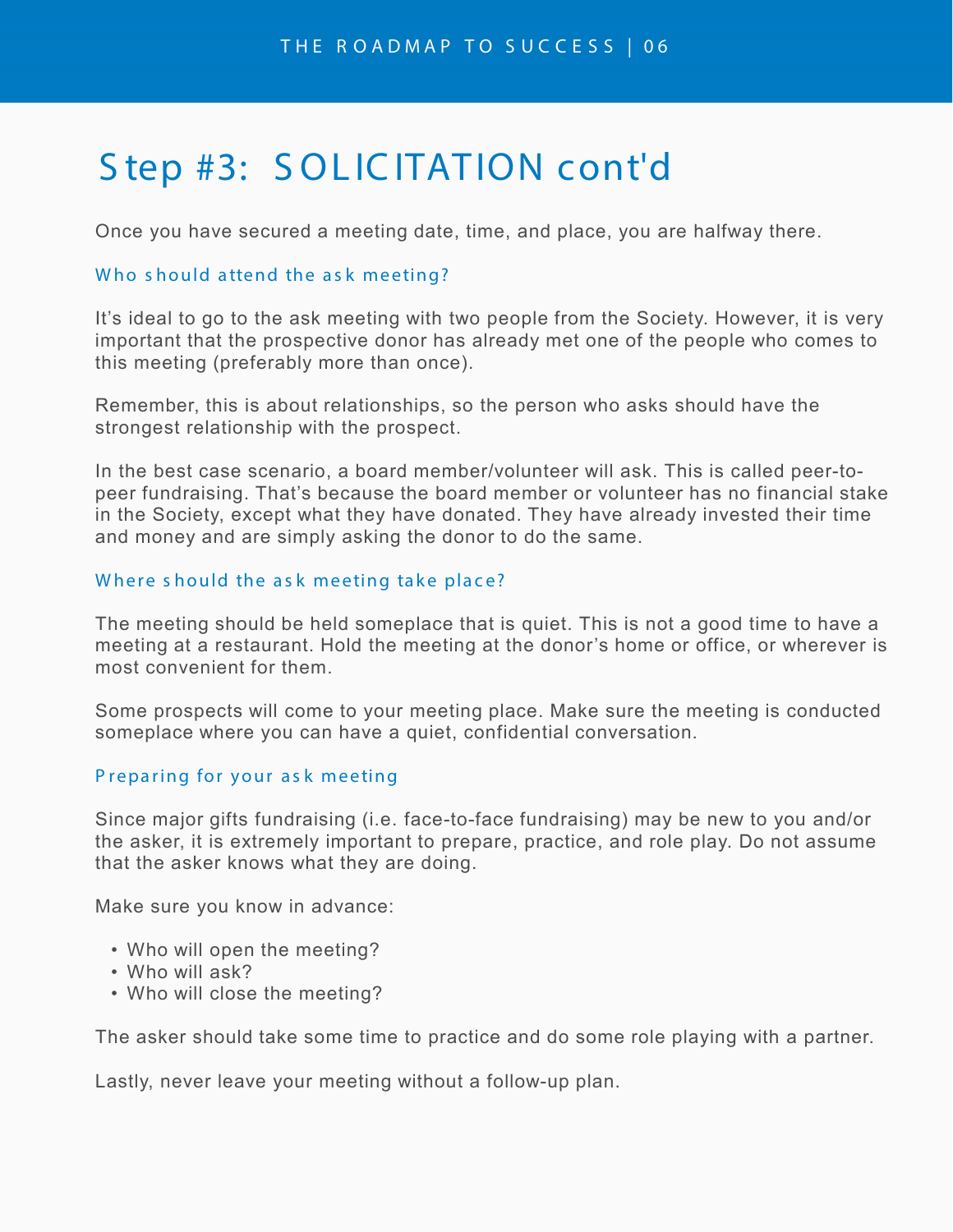# Step #3: SOLICITATION cont'd

### What exactly should you say when you ask?

So here's some "ask" language for you to try. Practice in the mirror until it feels more comfortable. And adjust it for you and your donor.

"Mary, you have been such a great supporter of our Society, and we want to thank you again for that. As you know, the Society needs more funding to accomplish X-Y-Z goals that we have been discussing or that we have spoken about today."

If a board member/volunteer is asking, they should state at this point that they have given what they can, and then continue…"I'm here today to ask you to consider a gift in the range of \$5,000 (or amount determined prior to the meeting) to support the North of 60 Program." (insert your specific program)

Notice the language in the above example:

- Consider a gift
- Range of \$5,000 a specific amount
- North of 60 Program a specific program or service

PRO TIP: Be sure to include a specific amount to support a specific program or service (even if that specific thing is unrestricted operating – say "general support of the Society").

Lastly, make sure you know how to respond to "no" or "maybe". It's a very important step in the process to further engage the donor. Here are some examples of each scenario:

### When a Donor Says "Yes"

Let's say you ask someone for a major gift, and they say "yes." What do you do?

First, thank them, of course. Then find out how they would like to make their gift. Will they be writing a cheque or making the gift online? Do they wish to pay by credit card over the phone, or will they be giving a gift of stock? Do not leave the meeting until the "when" and "how" are determined, or you could be in the awkward position of having to ask again or needing to remind them.

After you leave, be sure to follow-up, as promised. In addition, send a thank you letter with a personal note to go out the same (or the next) day. A thank you call is also in order for a major gift and should come from the Board Chair and/or Executive Director.

Finally, note if you asked for too little. After all, the donor was able to say "yes" right away and didn't need to think about it for long. Ask for more next year.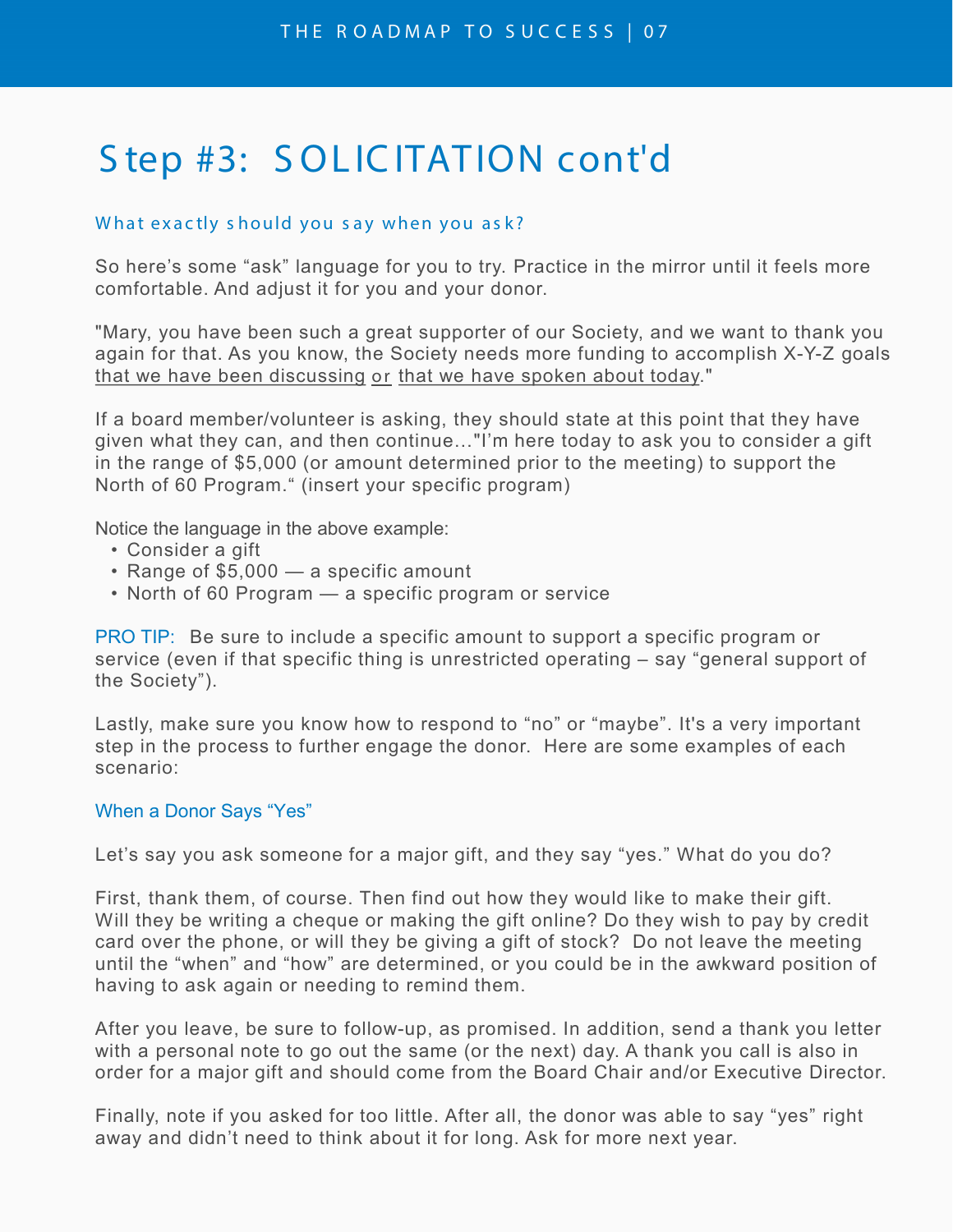# Step #3: SOLICITATION cont'd

### When a Donor S ays " Maybe"

"Maybe" is actually a favorite answer. It means you asked for so much that the person needs to think about it, and not so much that they immediately said no.

If this happens for you...great job! You hit the sweet spot.

When a person says they need to think about it, or "maybe," you must have a response ready. For example, ask a few good questions, such as:

- Can I get you more information to help you make your decision?
- Do you have any questions that I have left unanswered?

Once again, do not leave the meeting without a follow-up plan. Ask when you can follow up to find out if they have made a decision.

Once you agree on a date and time in the near future (shoot for 1-2 weeks), it's your job to actually follow-up. If you don't, it's as though you never asked in the first place. They will not follow up with you.

### When a Donor S ays " No"

Some of the best fundraisers are the ones who can turn a 'no' into a 'yes'".

Let's talk about "no" in two different ways — the "hard no" and the "soft no".

A "hard no" is a "not now, not ever" kind of "no", and you should not be getting this type of response if you handle your cultivation properly.

So, let's assume you get a "soft no" which could mean a variety of things, including:

- Bad timing ("Not now. I just got laid off from my job," for example.)
- Wrong amount (Too much or too little.)
- Wrong project (They love the Society. They are really interested in a different program than the one you recommended for a gift.)

Or a variety of other reasons. With a soft no, your job is to get to the bottom of the "no" and turn it into a "yes".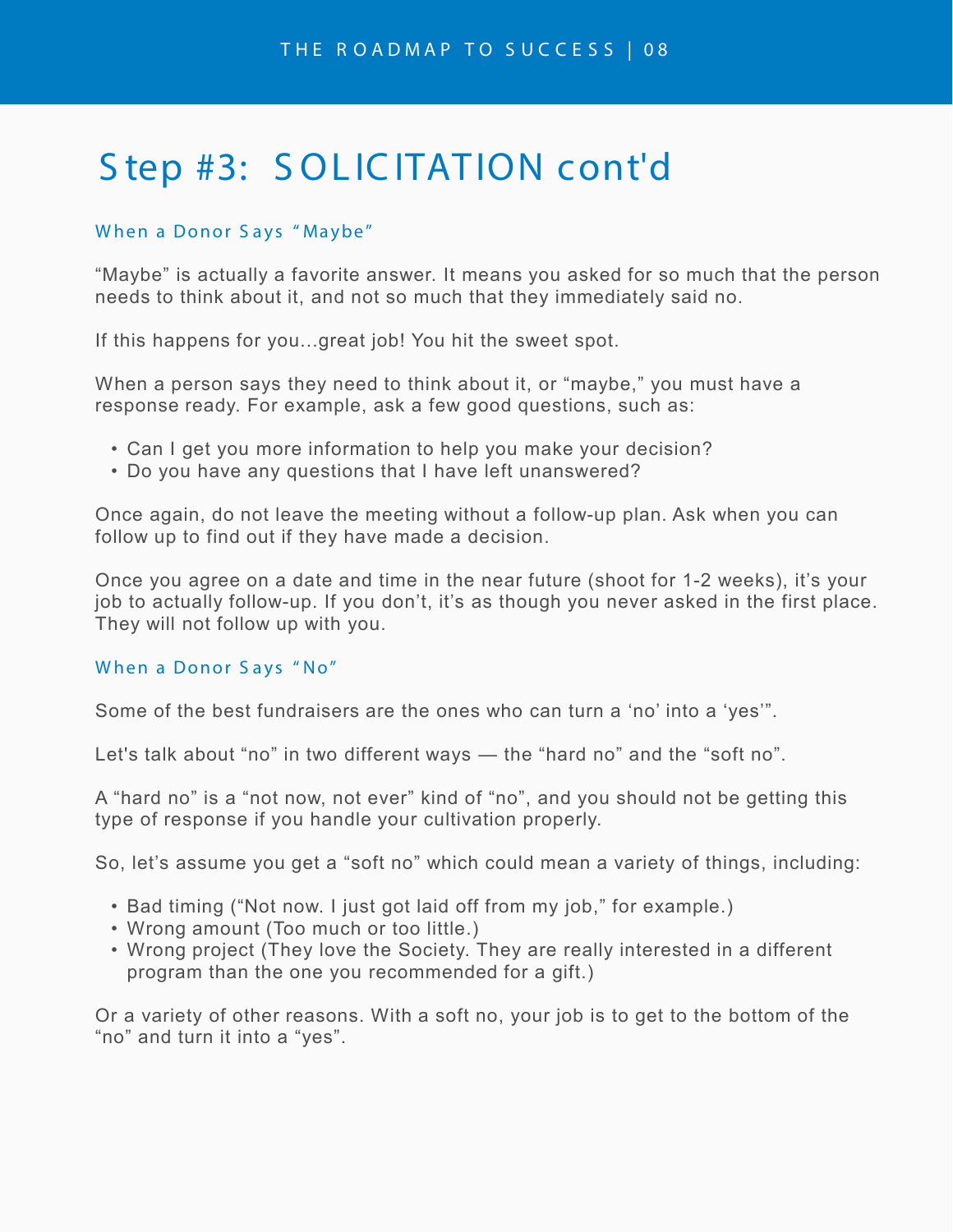# Step #3: SOLICITATION cont'd

Be prepared with open-ended questions and turn it back around to the person being asked. Say something like.....

"I'm sorry to hear that. My sense was that you would be interested in supporting the program (project) in a more significant way. Can you tell me a bit more about how you want to help or what you were considering?"

Your job is to keep the conversation going and the dialogue open. Ask if they need more information, time, or something else. Tell them you hope to continue the conversation.

Be gracious and truly grateful. Thank them for their time and all they have done for the Society to date.

Then, make a follow up plan when you can revisit the issue (unless they need to get more engaged first, in which case, invite them to an event and/or to volunteer again).

### S tep #4: S TE WARDS HIP

Do not think of your donors as ATM machines. Instead, really focus on them as people and what they do for the Society. How they can be on this rewarding journey with you.

Your major gifts prospects do not simply give money — they save lives; they feed the hungry and house the homeless; they educate children — they make the important work of our Society possible.

Donors are so much more than simply "donors." Until you start treating them that way, they have no real incentive to give more.

### Why is stewardship important?

Stewardship is often talked about as the last step in fundraising. It's the "thank you" after a gift is made. However, you should think about stewardship long before you ask for a gift.

How will you thank your donors so that they understand the impact they have made on our Society? How can you thank your donors so they want to give again and again and again?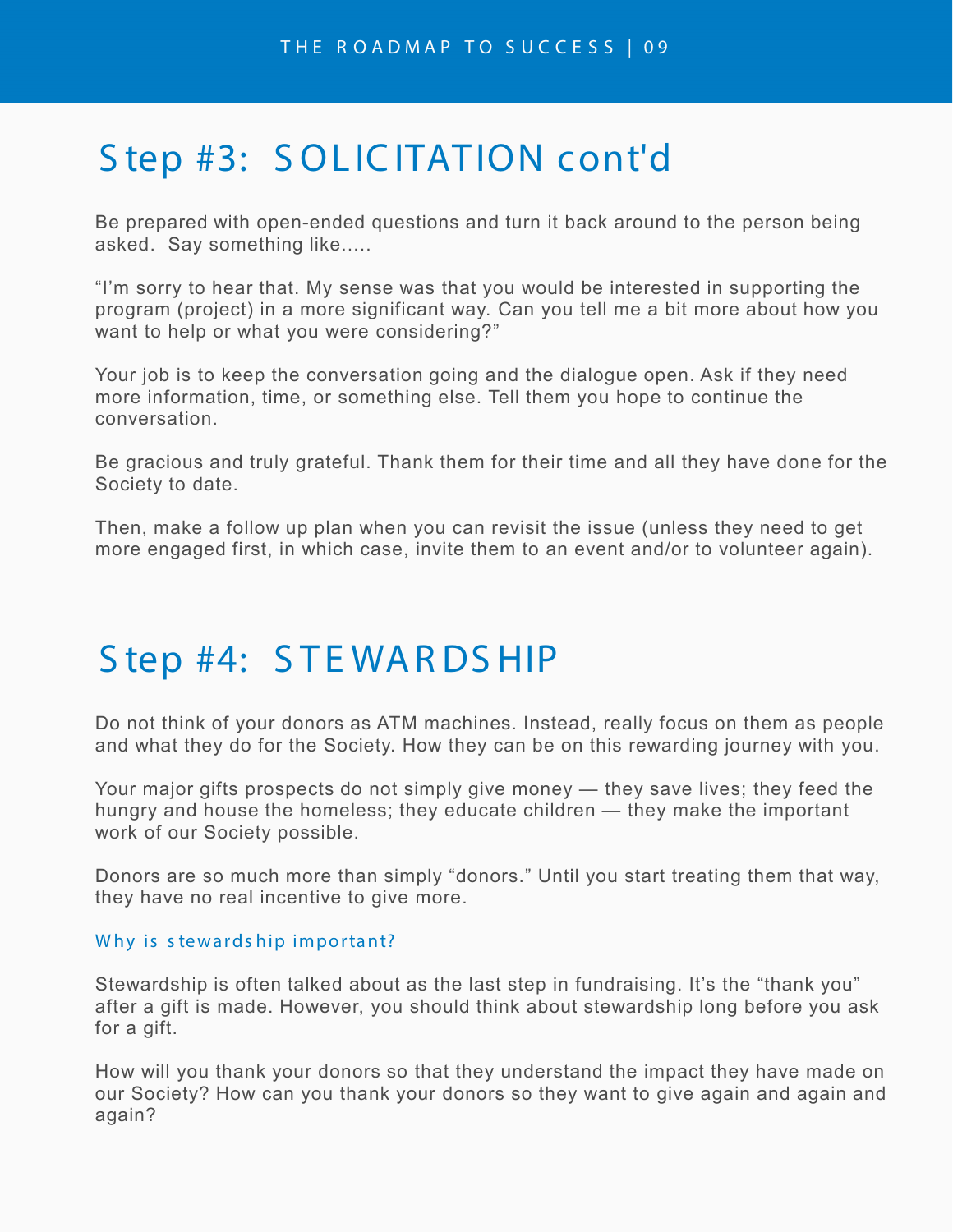### S tep #4: S TE WARDS HIP cont'd

Sadly, there are organizations where donors are not thanked at all. Staff and board members feel it's not necessary, and then wonder why they struggle with fundraising! Do you think you would give again to an organization that did not appreciate you?

### How to create a simple stewards hip plan:

A simple stewardship plan that complements your major gift fundraising can be created by answering a few questions:

- Who will follow up with your donors?
- When will they follow up?
- How (specifically) will they follow up?
- What recognition opportunities are available to acknowledge major gifts?

Consider… will all donors be treated equally or will you have a different plan for different major gift amounts?

PR O TIP: A good rule of thumb is that a donor should be thanked in multiple ways by multiple people. In addition, they should always be told how their donation was used (follow up) before they are asked for another gift.

### Who will follow up?

• Who will thank your donors? Board Members/Volunteers? Staff?

### When will they follow up?

• How soon after the major gift is made will they receive their first thank you? Their second? When will they receive an update on how the gift was used and the impact it made?

### How will they follow up?

• You should have an in-person follow-up meeting for all major donors. In addition, will they get a handwritten card or note? Will they be listed in your next newsletter or annual report? What about on your website?

### What about recognition opportunities?

• Some organizations have designated areas to publicly recognize major contributions? What form would that take, if possible? i.e. a plaque or digital acknowledgement or an artistic visual of some sort?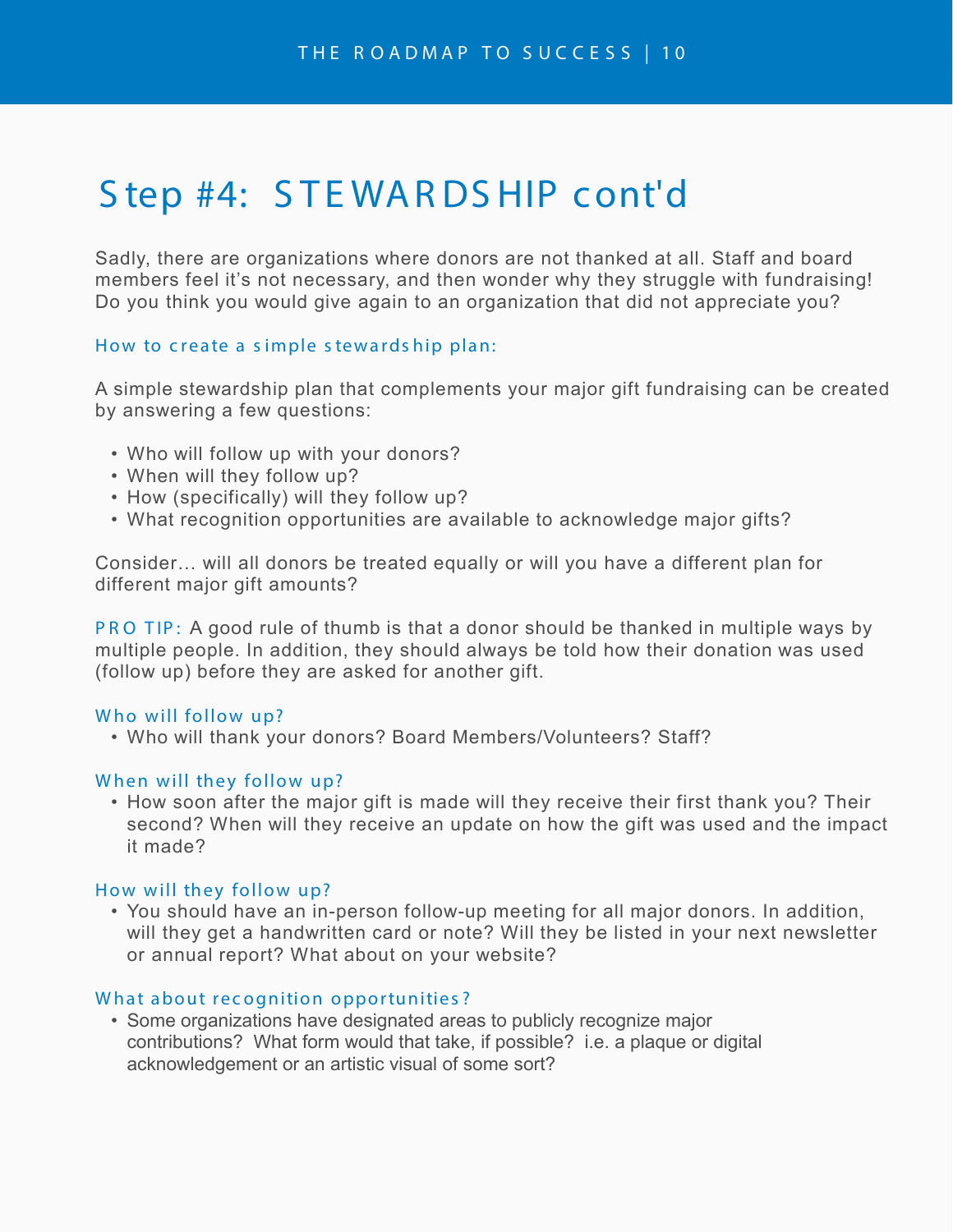# S tep #4: STEWARDS HIP cont'd

### The final follow-up meeting:

Ultimately, you will want to have at least three meetings per year with your major gift prospects.

- The initial cultivation meeting.
- The ask meeting.
- The follow-up meeting.

The follow-up meeting comes last, after the donation has been made.

Remember, you are not simply thanking them for a wad of cash, but for helping to fulfill your mission. Will more children be fed thanks to them? What difference did their donation really make?

If you are having board members/volunteers make thank you calls, draft talking points for them. Should they leave messages? (Yes!) Should they leave a return number? What number? Theirs or the number of the Society? Do what works best for the Society.

If you expect the board member/volunteer or Executive Director to write personal notes, write a sample draft note. Provide the stationery with details about the donor.

Once you are ready to steward, you're ready to start asking for major gifts!

### MAINTANING YOUR MAJ OR GIFT PROGRAM

Once you have established a major gift fundraising program, you need to maintain it! You should invest time and resources toward raising major gifts.

The following highlights two top tips to keep you on track with major gift fundraising.